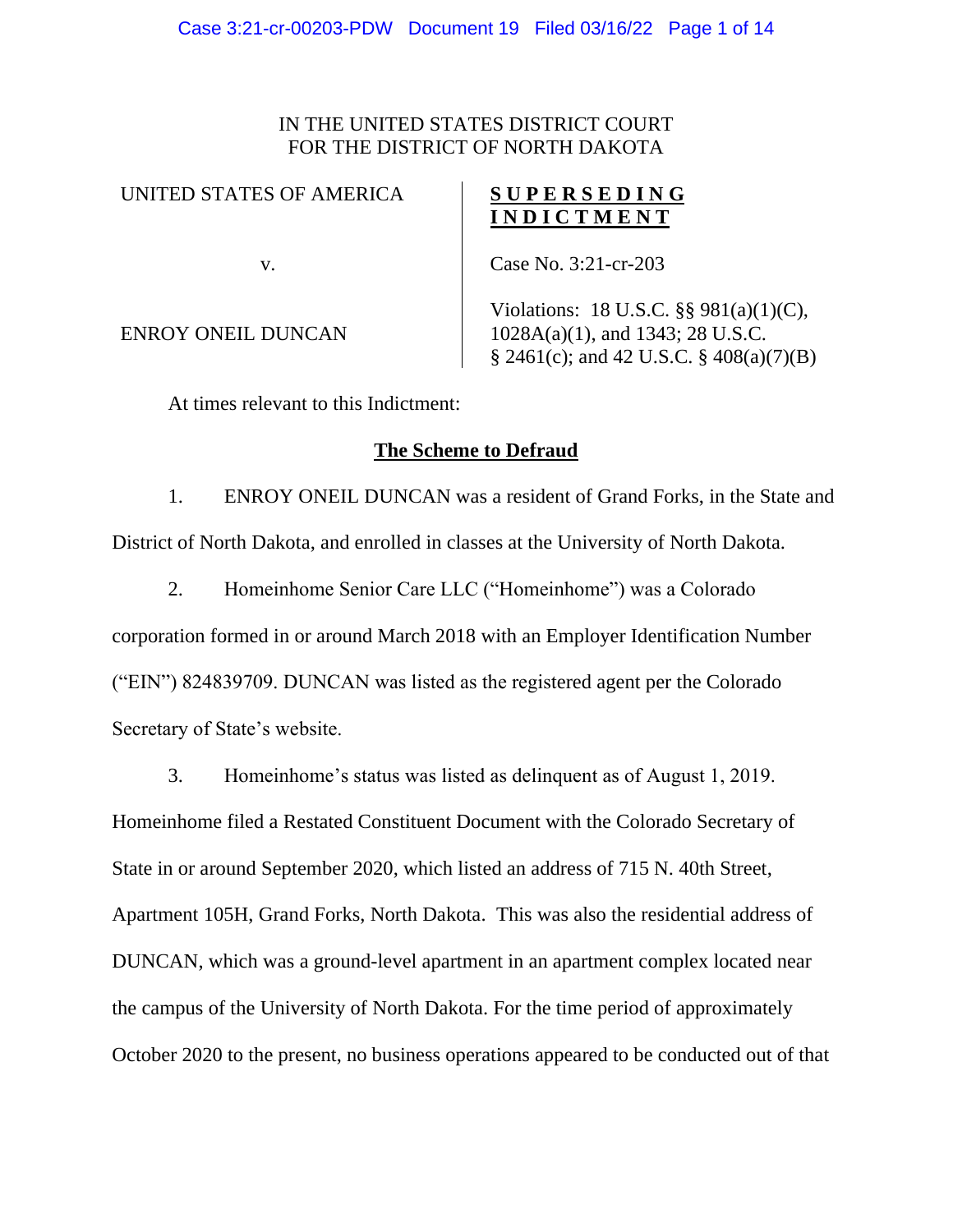#### Case 3:21-cr-00203-PDW Document 19 Filed 03/16/22 Page 2 of 14

location. According to the North Dakota Secretary of State's website, Homeinhome has not registered as a business in the State of North Dakota.

4. According to the Colorado Department of Labor and Employment ("CDLE") as of June 1, 2021, no records in the name of Homeinhome could be located.

5. According to Job Service of North Dakota, as of June 7, 2021, no records in the name of Homeinhome or under the "EIN" of 824839709 could be located.

6. Internet searches of publicly available information did not return a dedicated website for Homeinhome. A review of [www.federalpay.org](http://www.federalpay.org/) indicated Homeinhome was in the industry of nursing care facilities and had received a Paycheck Protection Program ("PPP") loan from the United States Small Business Administration ("SBA") through Funding Circle in the amount of \$333,390 in or around June 2020. This website also listed Homeinhome as an LLC located at 715 N. 40th Street, Apartment 105H, Grand Forks, North Dakota.

7. A national search for a National Provider Identifier ("NPI") was conducted for both DUNCAN and HomeinHome Senior Care, LLC. No results were found. For a healthcare provider to be in business and comply with Health Insurance Portability and Accountability Act ("HIPAA") regulations, an NPI is required. According to the website, CMS.gov (Centers for Medicare and Medicaid Services), the NPI is a unique identification number for covered health care providers. Covered health care providers and all health plans and health care clearinghouses must use the NPIs in the administrative and financial transactions adopted under HIPAA.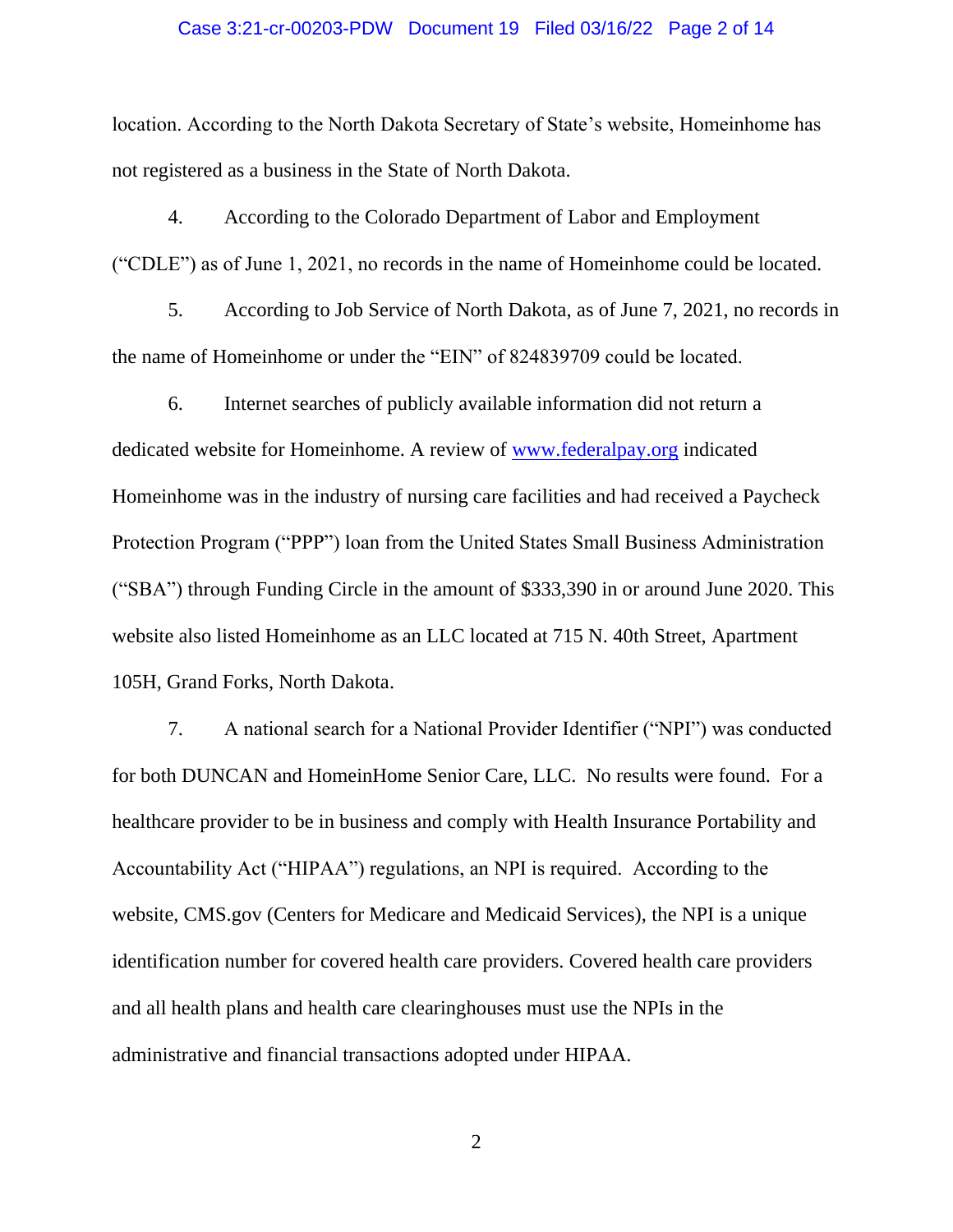#### Case 3:21-cr-00203-PDW Document 19 Filed 03/16/22 Page 3 of 14

8. Quontic Bank was a federally insured financial institution based in New York, NY. Quontic participated in the SBA's PPP as a lender, and, as such, was authorized to lend funds to eligible borrowers under the terms of the PPP loan program.

9. Gate City Bank was a federally insured financial institution based in Fargo, North Dakota. DUNCAN maintained personal accounts and business accounts in the names of Homeinhome Senior Care LLC and EOD Tax and Computing Services LLC at Gate City Bank for which he was the sole account signatory. These accounts were opened in or around June 2020.

10. Funding Circle was a company that characterized its business as "the largest online small business loans providers" that specialized in small-business lending, including SBA loans. Funding Circle was based in London, England, with U.S. branch offices in San Francisco, California, and Denver, Colorado. Funding Circle participated in the SBA's PPP by, among other things, acting as a service provider between small businesses and certain banks, including Quontic. Small businesses seeking PPP loans could apply through Funding Circle for PPP loans. Funding Circle would review the loan applications, and if approved, Funding Circle would partner with a lender, such as Quontic, to disburse the loan funds to the applicant.

11. The United States Small Business Administration ("SBA") was an executive-branch agency of the United States government that provided support to entrepreneurs and small businesses. The mission of the SBA was to maintain and strengthen the nation's economy by enabling the establishment and viability of small businesses and by assisting in the economic recovery of communities after disasters. As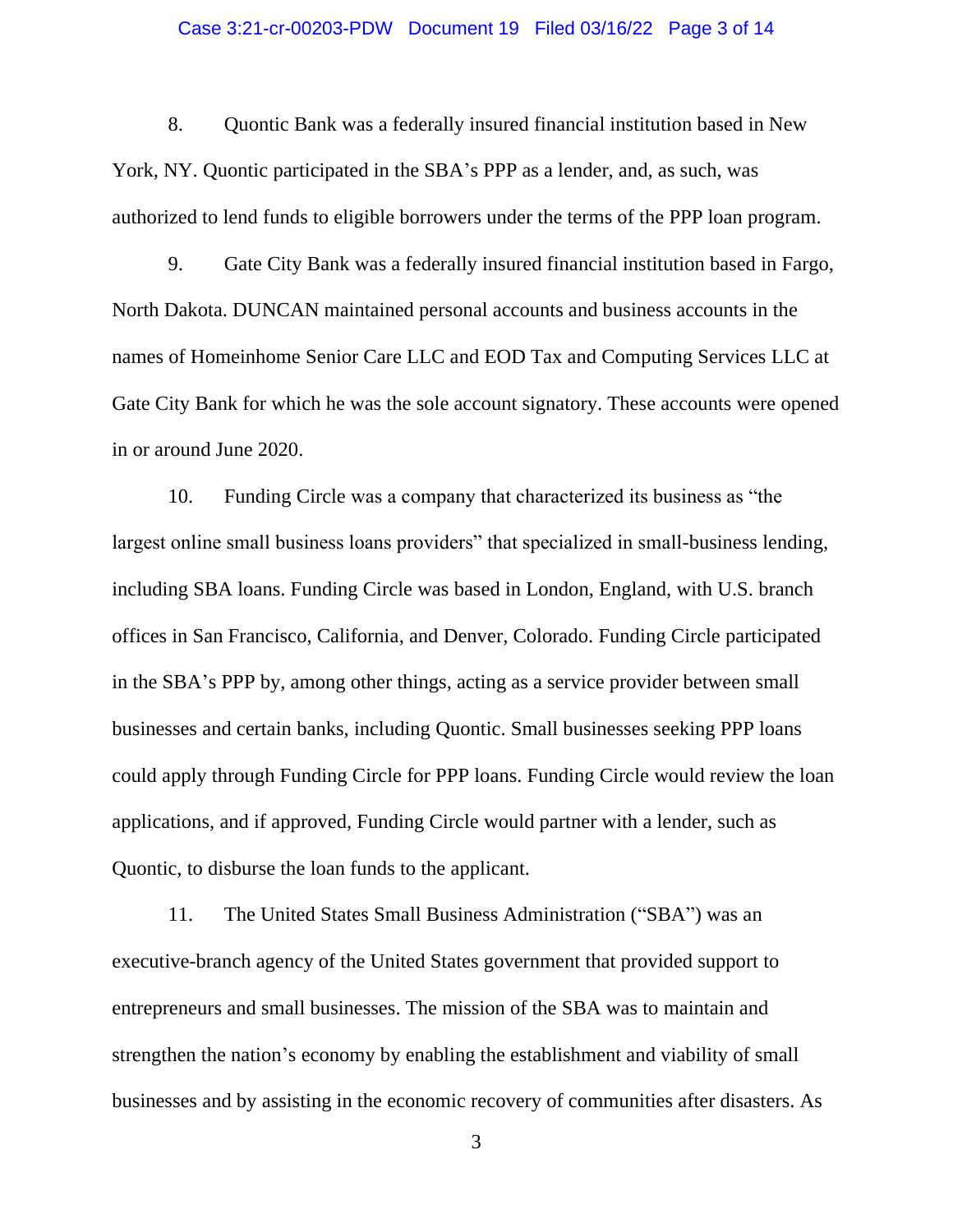#### Case 3:21-cr-00203-PDW Document 19 Filed 03/16/22 Page 4 of 14

part of this effort, the SBA enabled and provided for loans through banks, credit unions, and other lenders. These loans have government-backed guarantees.

12. The Coronavirus Aid, Relief, and Economic Security ("CARES") Act was a federal law enacted in March 2020 and designed to provide emergency financial assistance to the millions of Americans who were suffering the economic effects caused by the COVID-19 pandemic. Two sources of relief provided by the CARES Act were the authorization of forgivable loans to small businesses for job retention and certain other expenses, through a program referred to as the Paycheck Protection Program ("PPP"). The other was in the form of Economic Injury Disaster Loans ("EIDL") made available to assist small businesses and nonprofit organizations meet financial obligations and operating expenses that could have been met had the disaster not occurred.

13. To obtain a PPP loan, a qualifying business was required to submit a PPP loan application, which was signed by an authorized representative of the business. The PPP loan application required the business (through its authorized representative) to acknowledge the program rules and make certain affirmative certifications in order to be eligible to obtain the PPP loan. In the PPP loan application (SBA Form 2483), the small business (through its authorized representative) was required to certify, among other things: (a) that the small business was in operation on February 15, 2020; (b) average monthly payroll expenses; and (c) number of employees. These figures were used to calculate the amount of money the small business was eligible to receive under the PPP. In addition, businesses applying for a PPP loan were required to provide documentation showing their payroll expenses. Applicants must meet (and certify) certain requirements,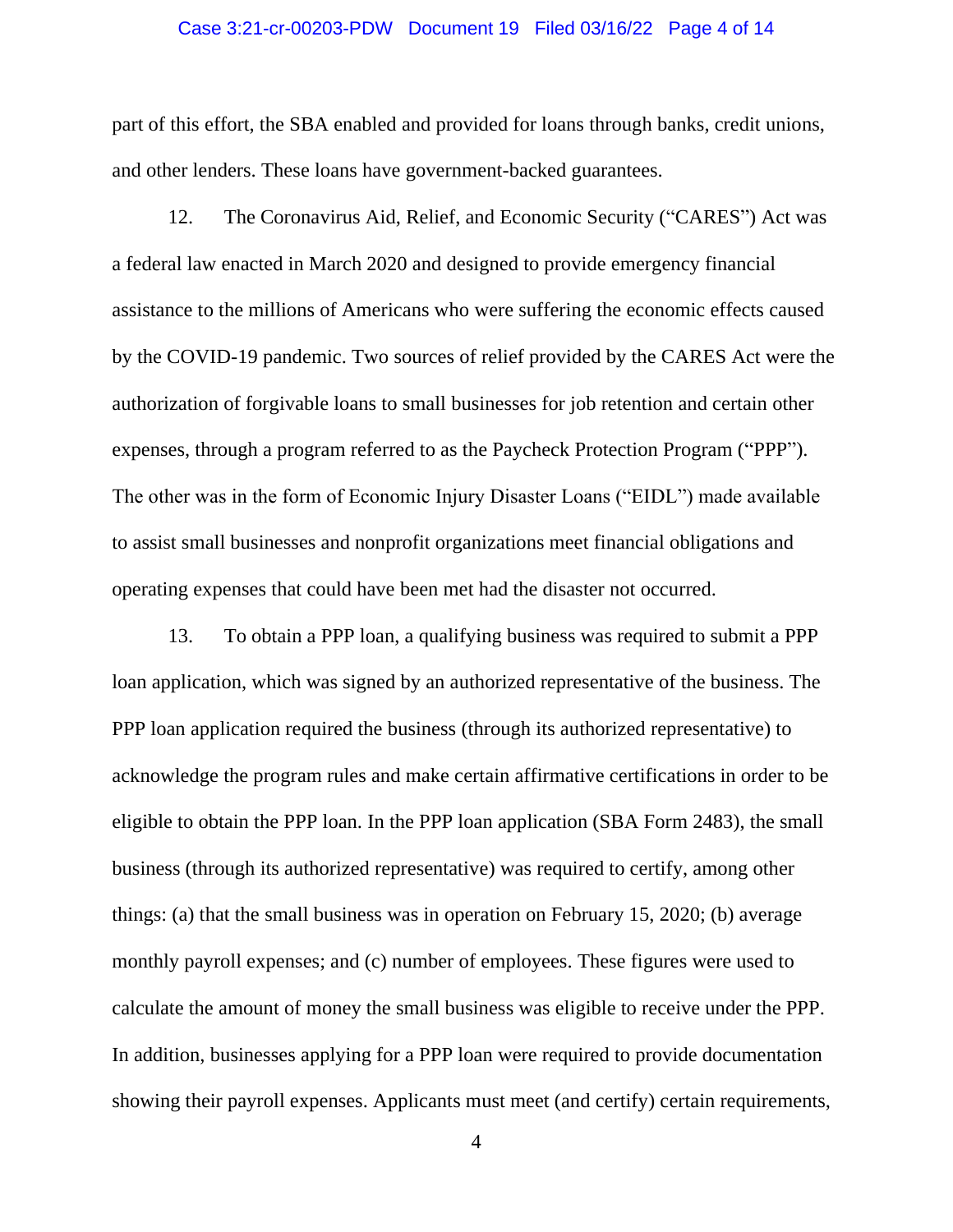#### Case 3:21-cr-00203-PDW Document 19 Filed 03/16/22 Page 5 of 14

including that the small business was in operation on February 15, 2020, had employees, and had average monthly payroll costs.

14. The PPP loan application further required the business (through its authorized representative) to certify whether the applicant or any individual owning 20 percent or more of the equity of the business was subject to an indictment, criminal information, arraignment, or other means by which formal criminal charges are brought.

15. A PPP loan application was processed by a participating lender. If a PPP loan application was approved, the participating lender funded the PPP loan using its own monies, which were guaranteed by the SBA. Data from the application, including the information about the borrower, the total amount of the loan, and the listed number of employees, was transmitted by the lender to the SBA in the course of processing the loan.

16. PPP loan proceeds were required to be used on certain permissible expenses, including payroll costs, mortgage interest, rent, and utilities. Under the applicable PPP rules and guidance, the interest and principal on the PPP loan is eligible for forgiveness if the business spent the loan proceeds on these expense items within a designated period of time and used a certain portion of the loan towards payroll expenses.

#### **Manner and Means**

17. DUNCAN devised a scheme to defraud Quontic, Funding Circle, and the SBA by filing a false and fraudulent application for PPP funds. The purpose of the scheme was for DUNCAN to unjustly enrich himself by obtaining PPP loan proceeds under false and misleading pretenses, including by making false statements about the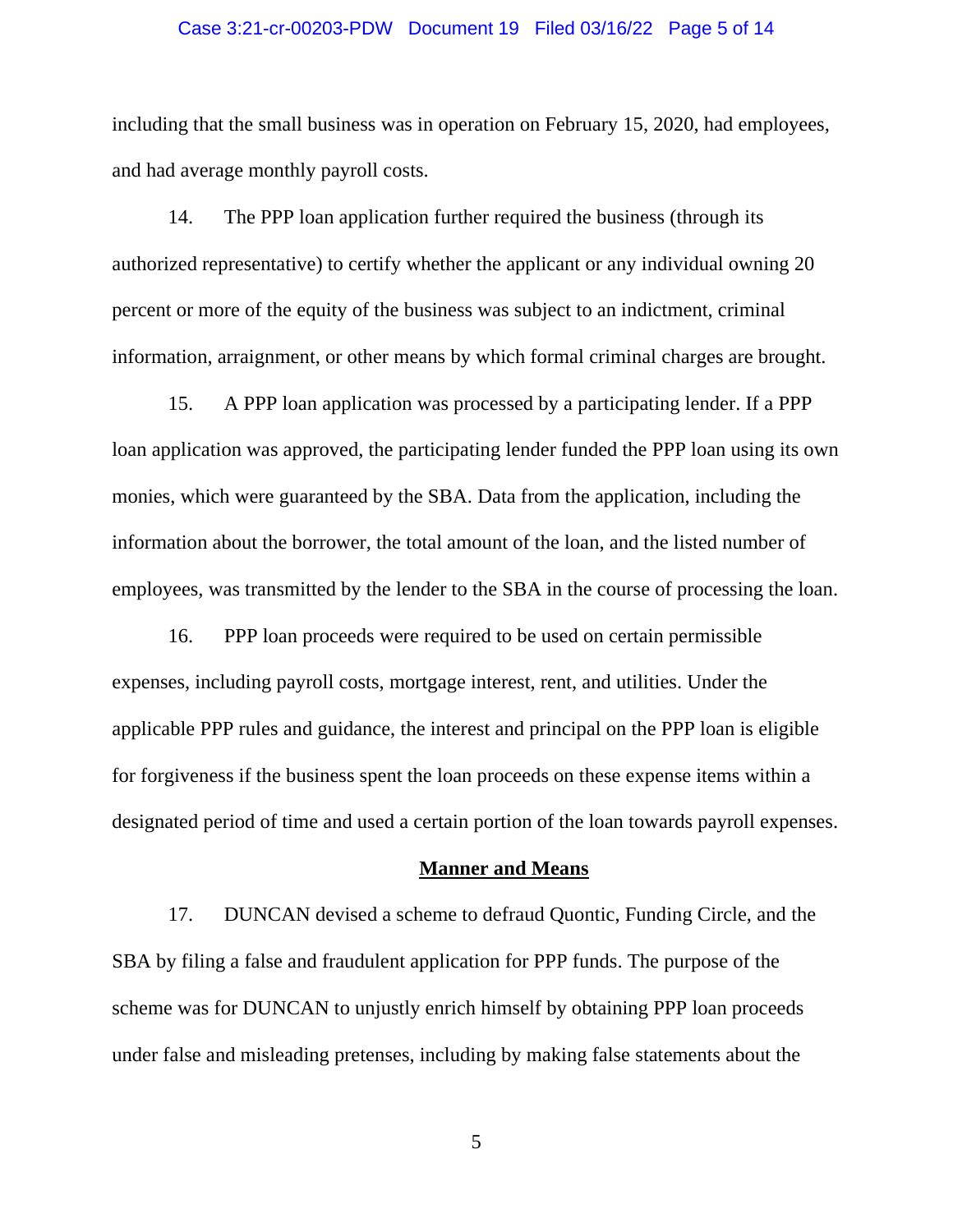#### Case 3:21-cr-00203-PDW Document 19 Filed 03/16/22 Page 6 of 14

number of Homeinhome employees, payroll expenses, and the intended use of the loan proceeds.

18. On or about June 12, 2020, DUNCAN submitted a false and misleading PPP application ("PPP Application 1") to Funding Circle in the name of Homeinhome seeking approximately \$333,390 in PPP funds. PPP Application 1 was electronically signed by DUNCAN on or about June 25, 2020, from an IP address assigned to a mobile device. DUNCAN certified that PPP Application 1 and the information provided in all supporting documents and forms was true and accurate.

19. On PPP Application 1, DUNCAN falsely stated that Homeinhome's average monthly payroll was \$133,356 and that the company had approximately 17 employees. In addition, DUNCAN submitted with the PPP Application 1 what purported to be an Employer's Annual Federal Tax Return ("IRS Form 944") for Homeinhome for 2019. On the purported IRS Form 944, DUNCAN falsely claimed that Homeinhome had paid \$1,600,279.70 in wages, tips, and compensation. DUNCAN also listed the paid preparer of the IRS Form 944 as Logan & Logan Accounting. Open source information did not reveal any accounting firms in this name, EIN, telephone number, or address provided by DUNCAN on the IRS Form 944.

20. DUNCAN also included an IRS Form 1040 Schedule C for 2019 along with PPP Application 1. DUNCAN indicated that Homeinhome had an income of \$1,766,513 in 2019 and wages of \$1,600,279.

21. As a result of DUNCAN's material falsehoods and omissions, Funding Circle approved PPP Application 1 on or about June 28, 2020. On or about July 1, 2020,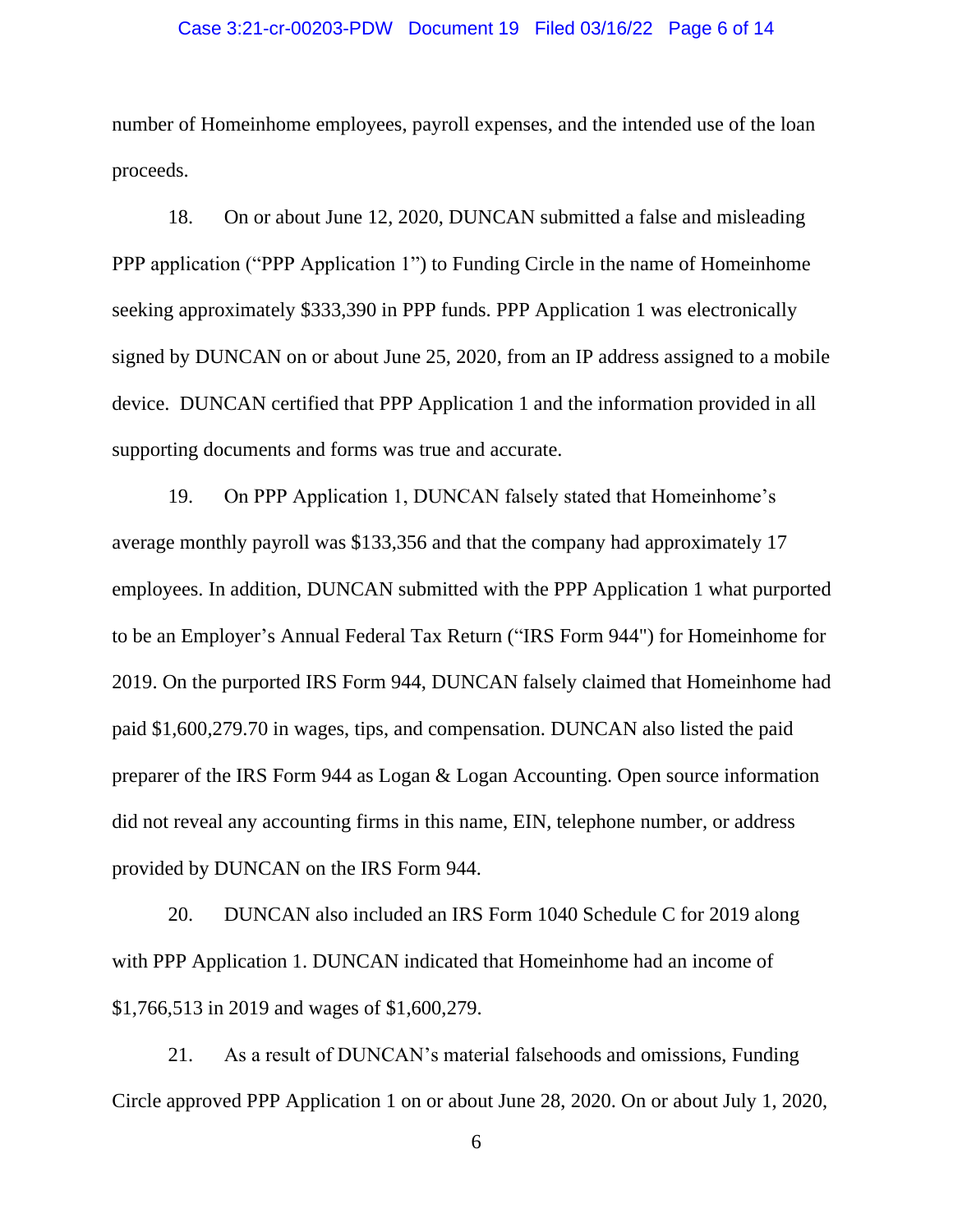# Case 3:21-cr-00203-PDW Document 19 Filed 03/16/22 Page 7 of 14

Funding Circle originated a wire transfer in the amount of \$333,390, from Denver,

Colorado, to DUNCAN's Homeinhome Senior Care business account at Gate City Bank,

in Fargo, North Dakota.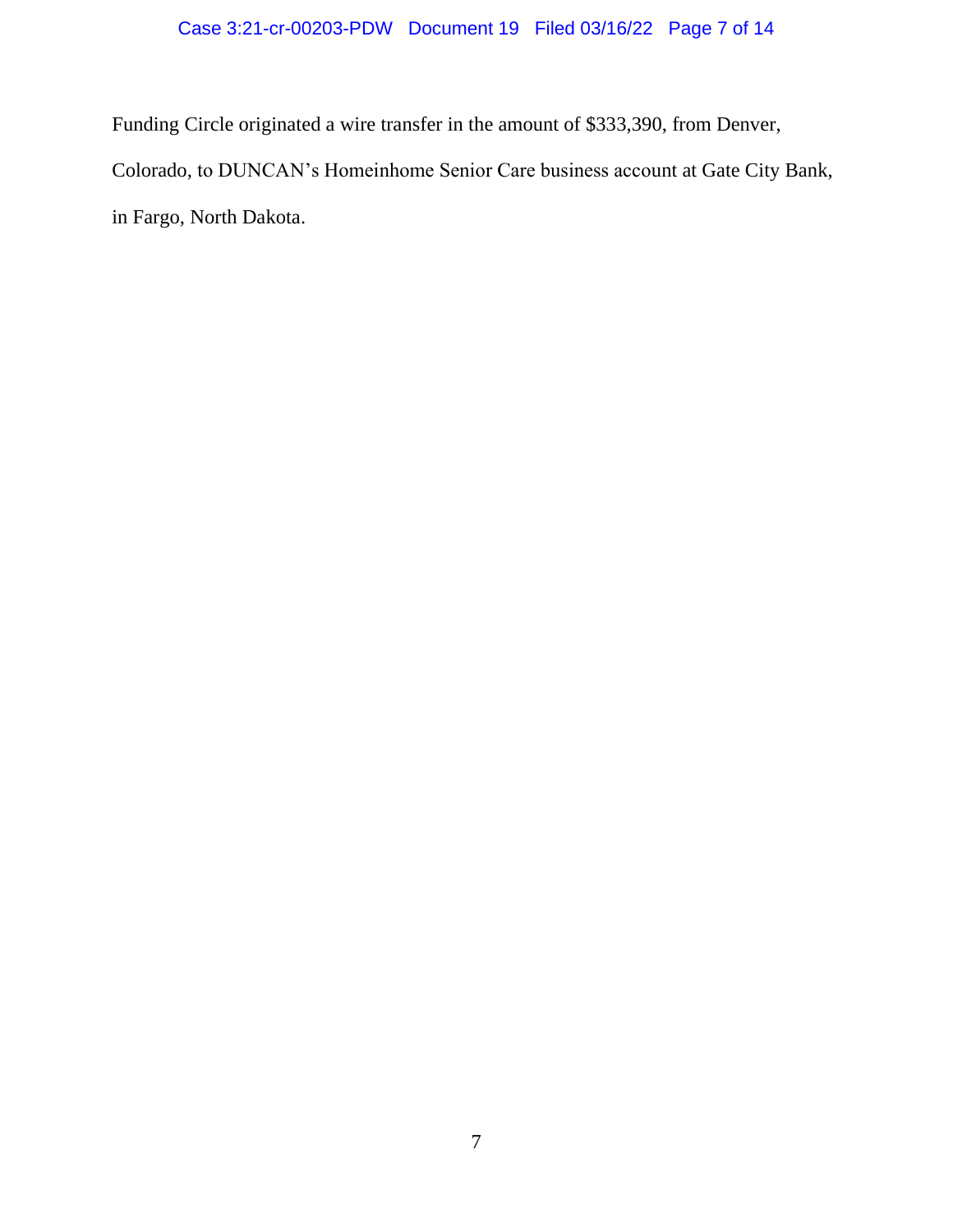## COUNT ONE

## **Wire Fraud**

The Grand Jury Charges:

Paragraphs 1 through 21 are realleged and incorporated by reference as if fully set forth herein.

Beginning in or around June 2020, and continuing until in or around July 2020, in the District of North Dakota and elsewhere,

## ENROY ONEIL DUNCAN,

for the purpose of executing the scheme described above, caused to be transmitted by means of wire communications in interstate commerce, the signals for the transfer of \$333,390 from an account in Denver, Colorado, to an account in Fargo, North Dakota;

In violation of Title 18, United States Code, Section 1343.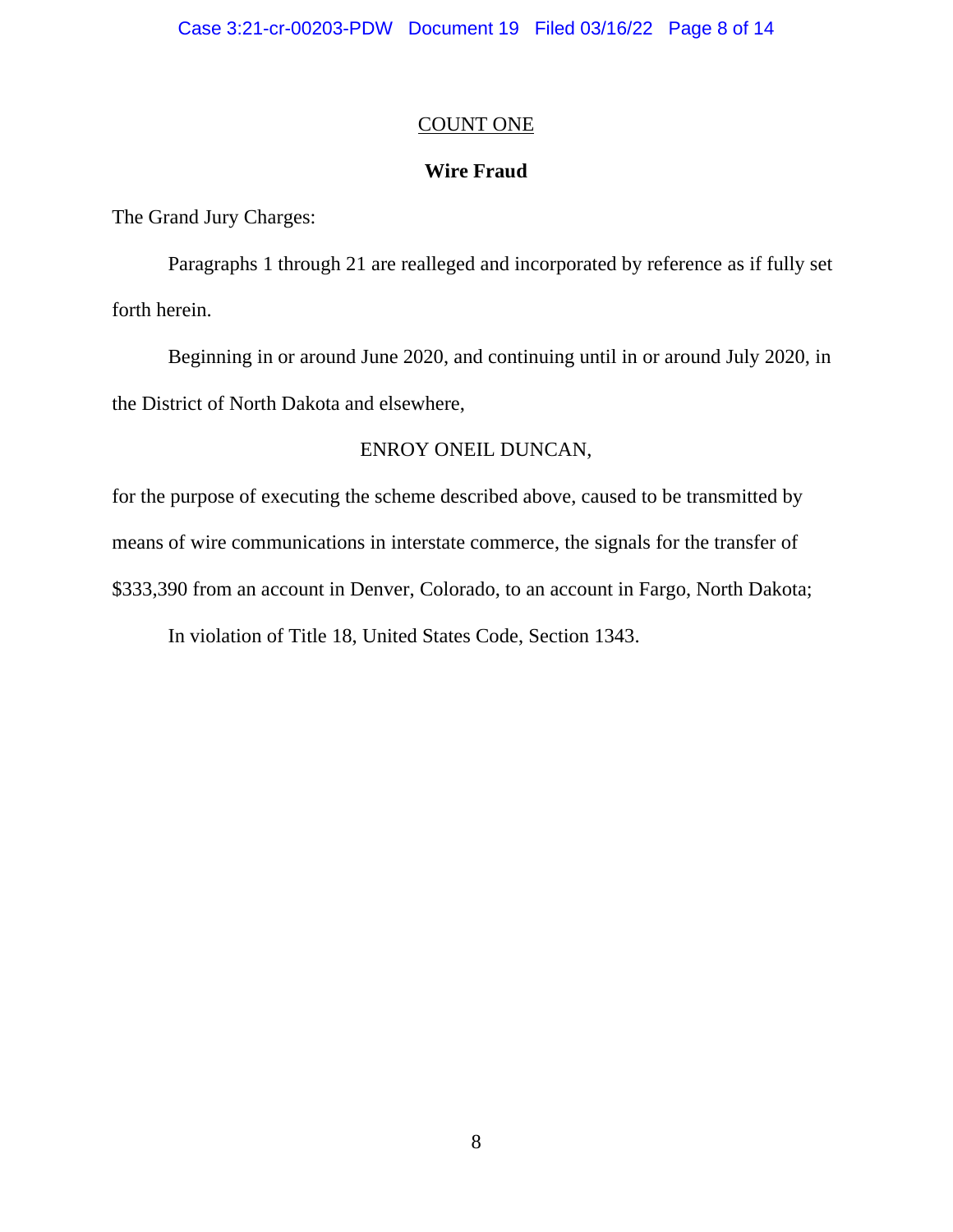## COUNT TWO

# **Aggravated Identity Theft**

The Grand Jury Further Charges:

Paragraphs 1 through 21 are realleged and incorporated by reference as if fully set forth herein.

Beginning in or around May 2020, and continuing until in or around February 2021, in the District of North Dakota and elsewhere,

## ENROY ONEIL DUNCAN

did knowingly transfer, possess, and use without lawful authority, a means of

identification of another person, including the name of known victim Ross Demont,

during and in relation to activity in connection with wire fraud, a felony enumerated in

Title 18, United States Code, Section 1028A(c);

In violation of Title 18, United States Code, Section 1028A(a)(1).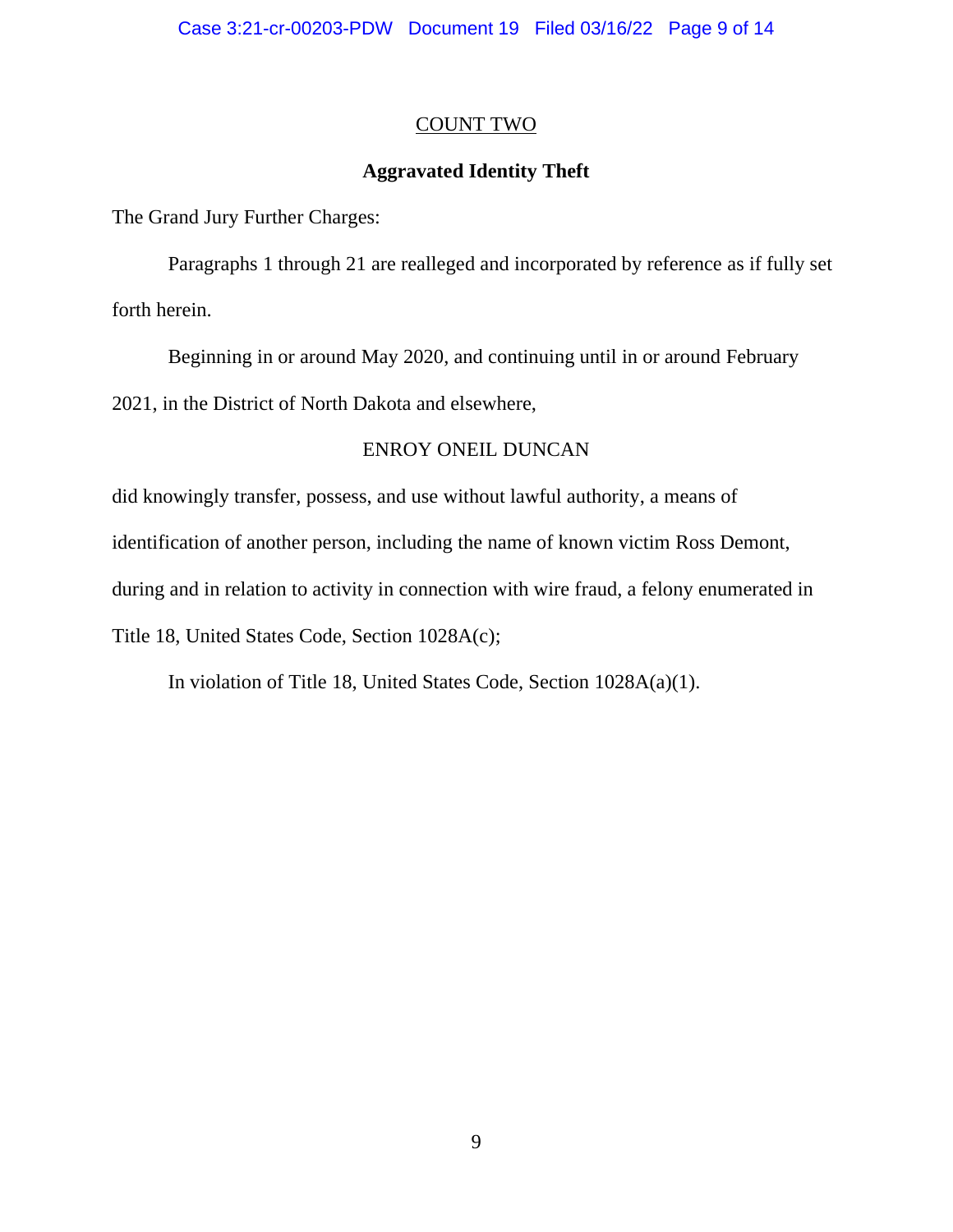## COUNT THREE

## **Aggravated Identity Theft**

The Grand Jury Further Charges:

Paragraphs 1 through 21 are realleged and incorporated by reference as if fully set forth herein.

Beginning in or around May 2020, and continuing until in or around February 2021, in the District of North Dakota and elsewhere,

## ENROY ONEIL DUNCAN

did knowingly transfer, possess, and use without lawful authority, a means of

identification of another person, including the name of known victim Cynthia Babineau,

during and in relation to activity in connection with wire fraud, a felony enumerated in

Title 18, United States Code, Section 1028A(c);

In violation of Title 18, United States Code, Section 1028A(a)(1).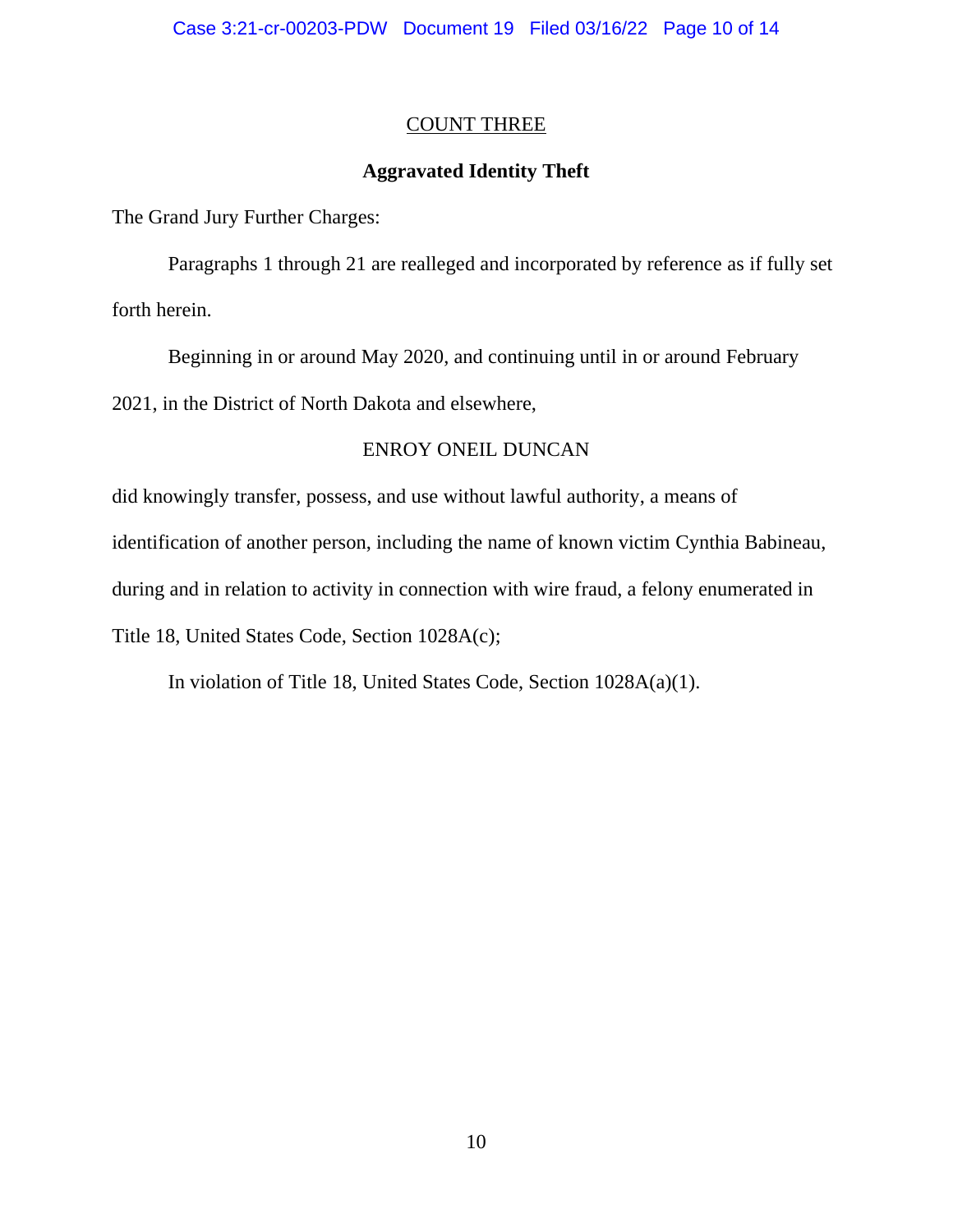## COUNT FOUR

# **Aggravated Identity Theft**

The Grand Jury Further Charges:

Paragraphs 1 through 21 are realleged and incorporated by reference as if fully set forth herein.

Beginning in or around May 2020, and continuing until in or around February 2021, in the District of North Dakota and elsewhere,

# ENROY ONEIL DUNCAN

did knowingly transfer, possess, and use without lawful authority, a means of identification of another person, including the name of known victim Cheng Cui, during and in relation to activity in connection with wire fraud, a felony enumerated in Title 18, United States Code, Section 1028A(c);

In violation of Title 18, United States Code, Section 1028A(a)(1).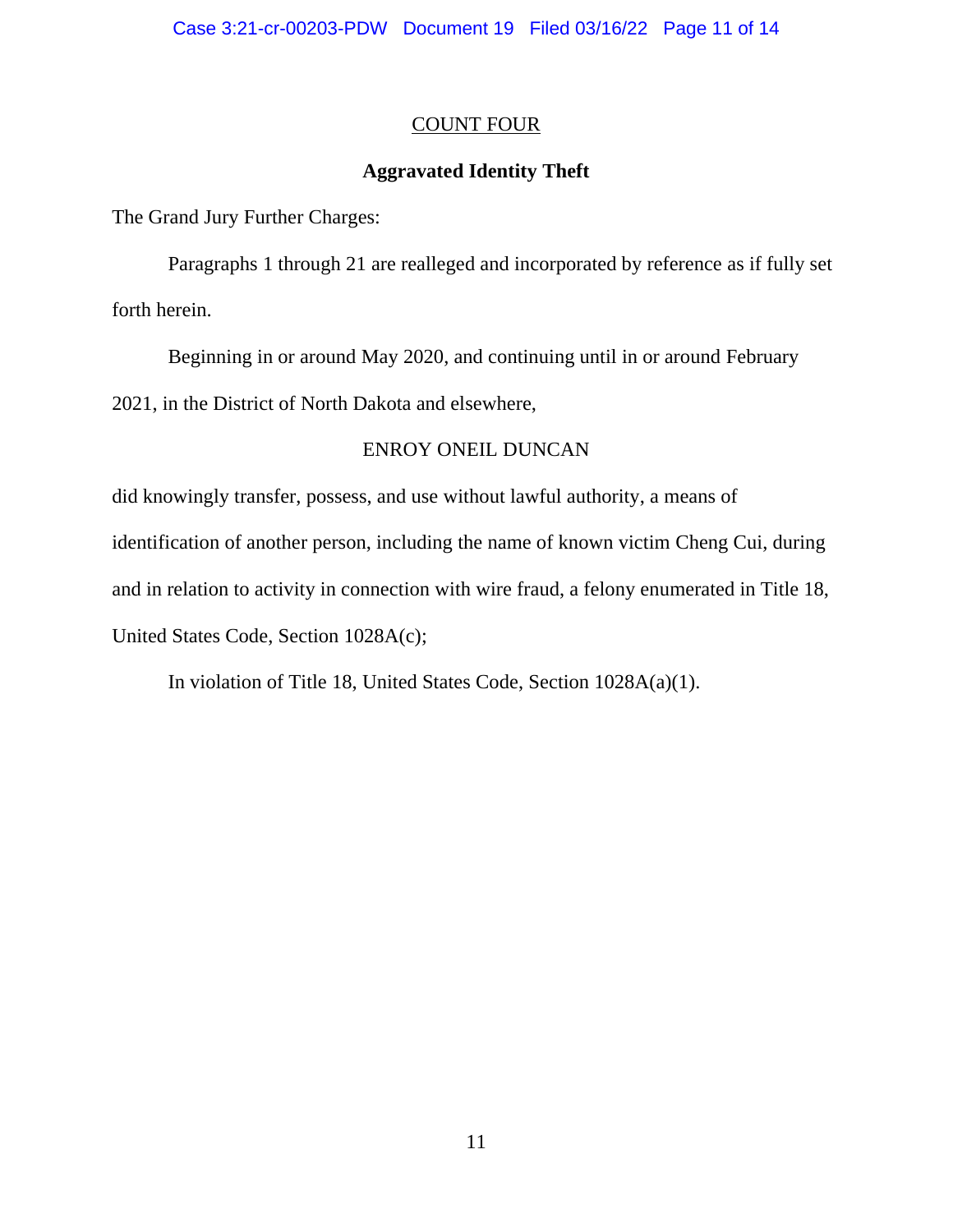## COUNT FIVE

# **Unlawful Use of a Social Security Number**

The Grand Jury Further Charges:

Paragraphs 1 through 21 are realleged and incorporated by reference as if fully set forth herein.

Beginning in or around June 2020, and continuing until in or around July 2020, in the District of North Dakota and elsewhere,

## ENROY ONEIL DUNCAN,

for the purpose of obtaining payment to which he is not entitled, did with intent to deceive, falsely represent a number to be the Social Security account number assigned by the Commissioner of Social Security to him when in fact such number is not the Social Security number assigned by the Commissioner of Social Security to him, and is assigned to a known juvenile victim, T.C.;

In violation of Title 42, United States Code, Section 408(a)(7)(B).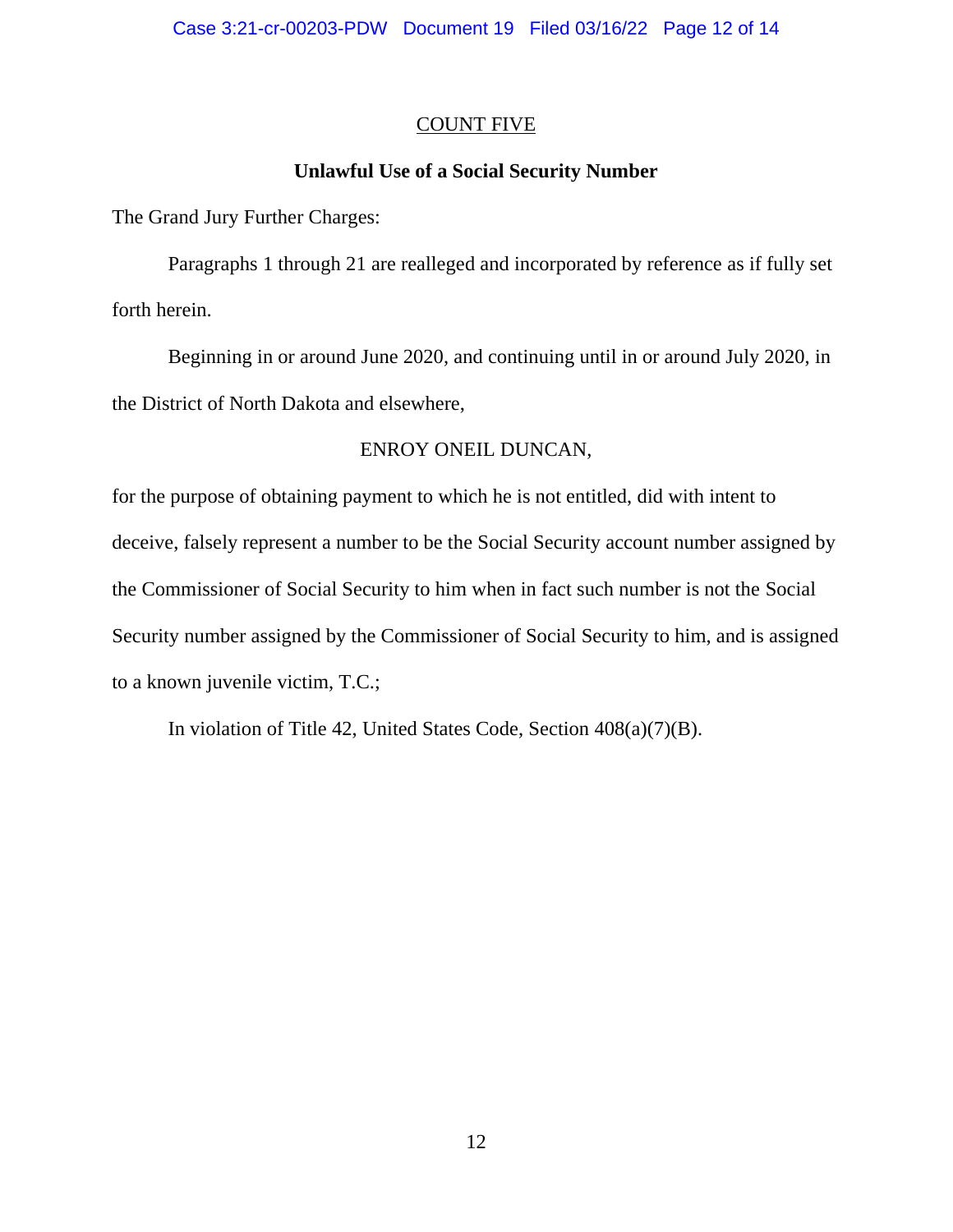### FORFEITURE ALLEGATION

The Grand Jury Further States There is Probable Cause That:

Upon conviction of one or more of the offenses charged in this Indictment,

## ENROY ONEIL DUNCAN

shall forfeit to the United States, pursuant to 18 U.S.C. § 981(a)(1)(C) and 28 U.S.C. § 2461(c), all of his right, title, and interest in any property, real or personal, which constitutes or is derived from proceeds traceable to violation(s) of 18 U.S.C.

§ 1343.

If any of the assets described above as being subject to forfeiture pursuant to 18 U.S.C. §§ 982(a)(1)(C) and/or 28 U.S.C. § 2461(c), as a result of any act or omission of ENROY ONEIL DUNCAN:

- a. cannot be located upon the exercise of due diligence;
- b. has been transferred to, sold to, or deposited with, a third person;
- c. has been placed beyond the jurisdiction of the Court;
- d. has been substantially diminished in value; or
- e. has been commingled with other property which cannot be subdivided without difficulty;